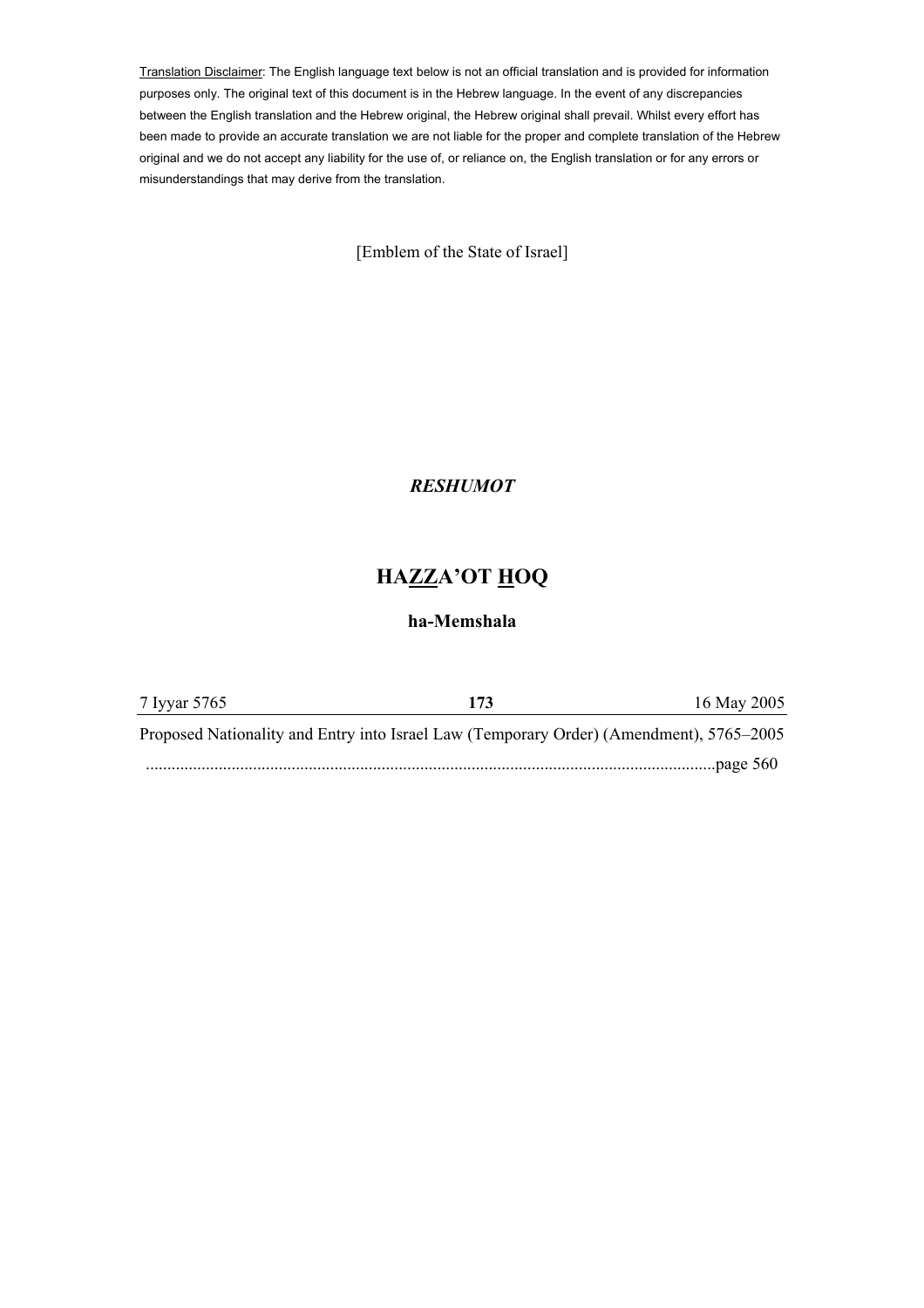## **A proposed bill on behalf of the Government is hereby published:**

# **Proposed Nationality and Entry into Israel Law (Temporary Order) (Amendment), 5765 – 2005**

## **Amendment of Article 1**

1. In the Nationality and Entry into Israel Law (Temporary Order),  $5763-2003<sup>1</sup>$ (hereinafter: **the Temporary Order**), in Article 1, in the definition of "resident of the region," instead of "includes" shall come "a person who is registered in the Population Registry of the region, and also".

## **Amendment of Article 3**

- 2. In Article 3 of the Temporary Order
	- (1) At the beginning's end shall come shall come "and in accordance with the provisions of Article 3A";
	- (2) Instead of paragraph (1) shall come:
		- "(1) The regional commander may grant [a resident of the region] a permit to stay in Israel for the following purposes:
			- (a) for medical treatment;
			- (b) to work in Israel;
			- (c) as regards a [male] resident of the region who is over 35 years of age – to prevent the separation from his [female] spouse who is staying lawfully in Israel;
			- (d) as regards a [female] resident of the region who is over 25 years of age – to prevent the separation from her [male] spouse who is staying lawfully in Israel;
			- (e) as regards a resident of the region who is a minor over 12 years of age – to prevent separation from his [or her] parent who has been issued a permit stay in Israel pursuant to subparagraph (c) or (d) or pursuant to Article  $4(2)$ ;

<sup>&</sup>lt;sup>1</sup> Sefer ha- $\frac{H}{1}$ uqqim 5763 [2003], p. 544.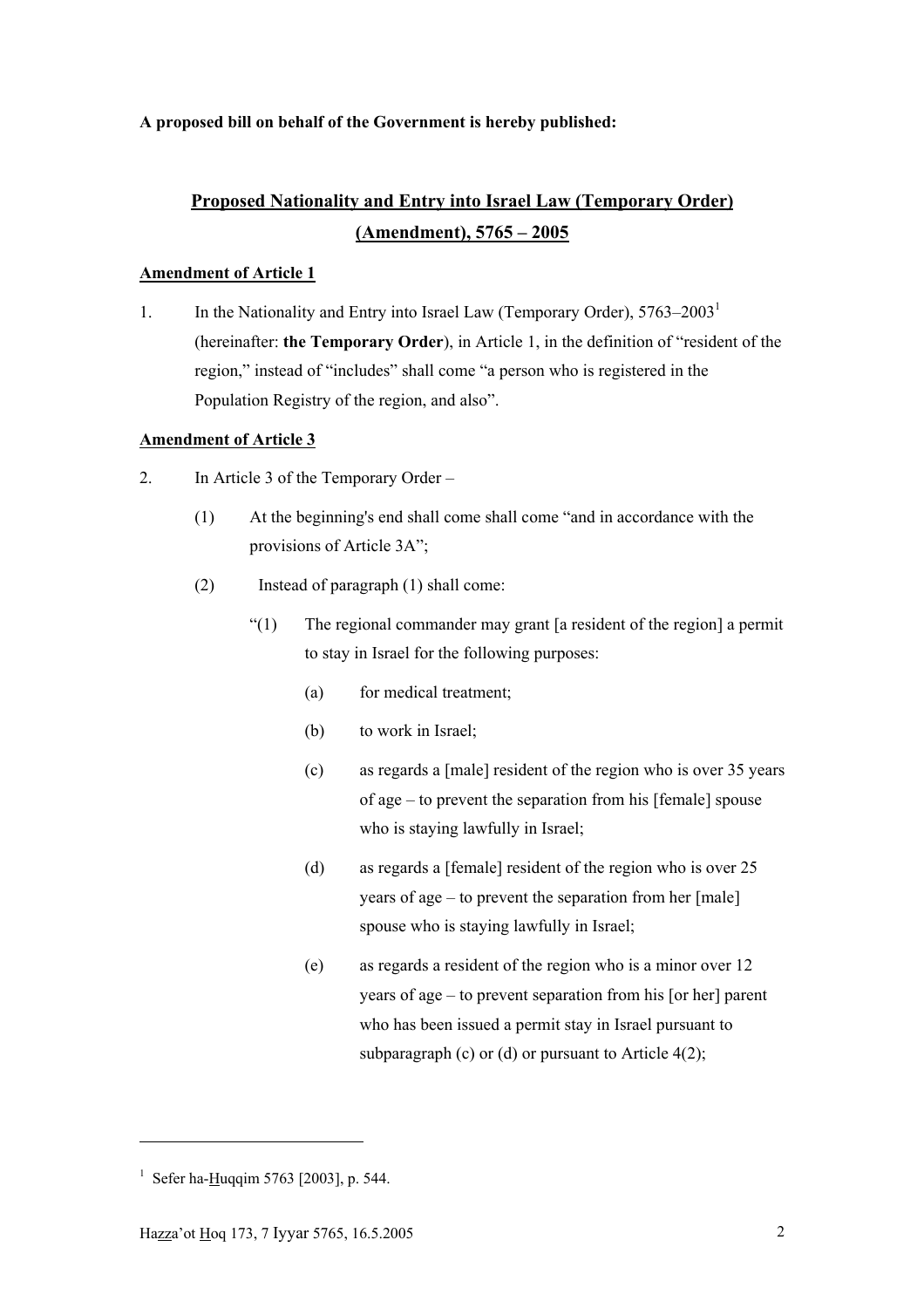- $(f)$  for a temporary purpose, provided that the permit to stay that is granted for the said purpose does not exceed a total of six months."
- (3) In paragraph (2), instead of "if he is convinced that the said resident" shall come "and the regional commander may grant a resident of the region a permit to stay in Israel, if they are convinced that the resident of the region" and, instead of "or giving the permit to reside in Israel" shall come "grant a permit to reside in Israel or grant a permit to stay in Israel, as applicable.";
- (4) After paragraph (2) shall come:
	- "(3) The Minister of the Interior or the regional commander, as applicable, may grant a resident of the region who is up to 12 years old a permit to reside in Israel, or a permit to stay in Israel, to prevent separation from his [or her] parent who is staying lawfully in Israel."

## **Addition of Article 3A**

3. After Article 3 of the Temporary Order shall come:

## "**Security impediment**

3A. A permit to stay in Israel pursuant to Article 3(1)(b) to (f) and pursuant to Article 4(2) shall not be granted to a resident of the region if, based on the opinion of security officials, the Minister of the Interior or the regional commander determined that the resident of the region or a member of his [or her] family is liable to constitute a security threat to the State of Israel; in this article, "member of family" means spouse, and parent, child, brother, sister, and their spouses."

#### **Amendment of Article 4**

4. In Article 4 of the Temporary Order, at the beginning's end shall come shall come "except Article 3A."

#### **Amendment of Article 5**

5. In Article 5 of the Temporary Order, instead of "for one year from the day of its publication" shall come "until 2 Nisan 5766 (31 March 2006)".

**--------------------------------------**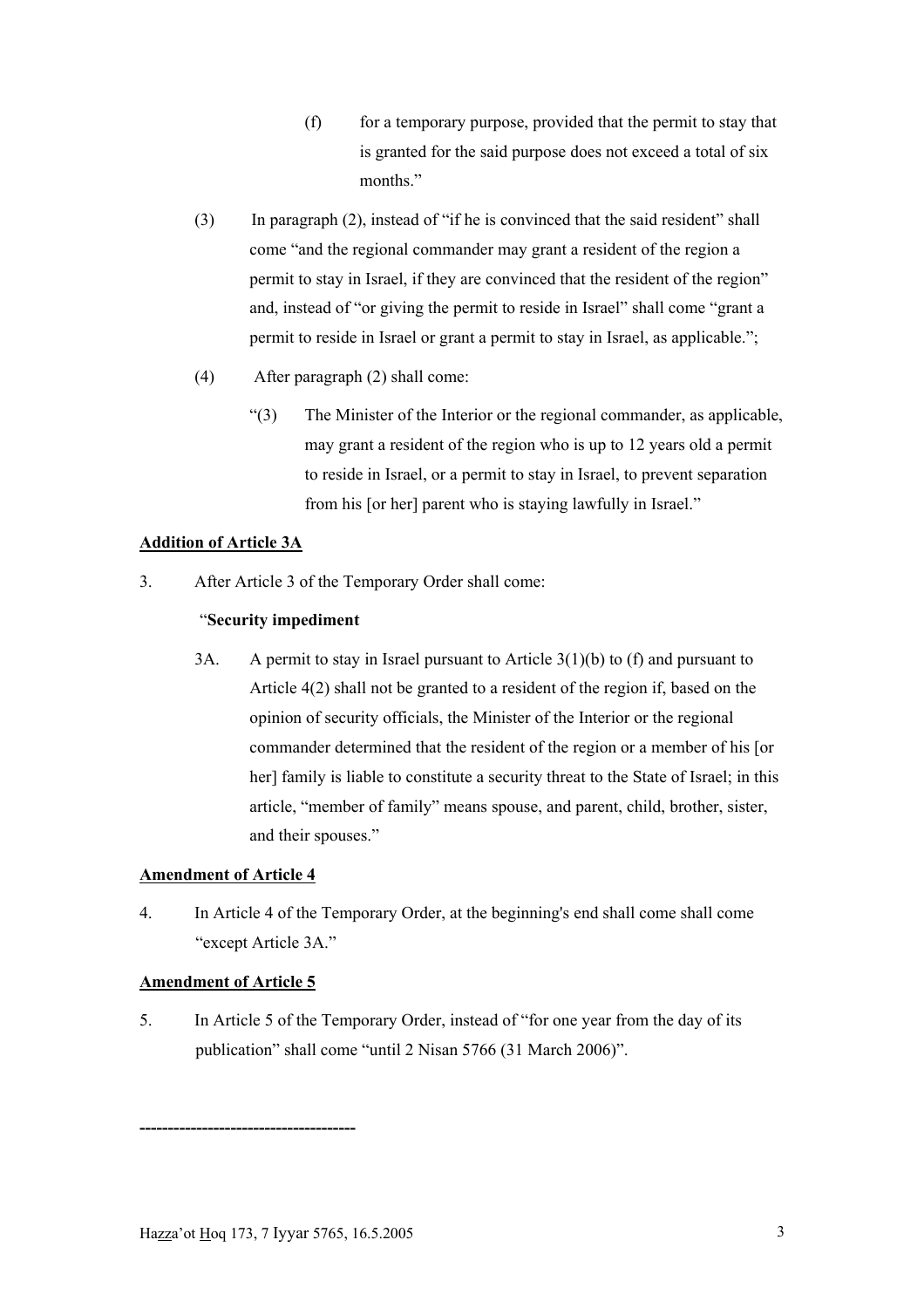#### **Explanatory Notes**

#### **General**

Hoq ha-Ezrahut weha-Kenisa le-Yisra'el (Hora'at Sha'a) [the Nationality and Entry into Israel Law (Temporary Order)], 5763–2003 (hereinafter: **the Temporary Order**), was published on 8 Av 5763 (6 August 2003). According to Article 5 of the Temporary Order, its validity extends for one year from the day of publication. However, pursuant to the provisions of the said Article 5, the validity of the Temporary Order was extended in 2004 and 2005, by government orders, with the approval of the Knesset (Qovez ha-Taqqanot 5764, p. 834, and Qovez ha-Taqqanot 5765, p. 398), and its validity is scheduled to expire on 22 Iyyar 5765 (31 May 2005).

The Temporary Order restricts, during the period in which it is in effect, the granting to residents of Judea and Samaria and the Gaza Region (hereinafter: **the region**) nationality pursuant to Hoq ha-Ezrahut [the Nationality Law], 5712–1952, including through family unification, and the granting to the said residents permits to reside in Israel pursuant to Hoq ha-Kenisa le-Yisra'el [the Entry into Israel Law], 5712–1952, or permits to stay in Israel pursuant to the security legislation in the region.

The Temporary Order was enacted in accordance with Government Decision No. 1813, of 12 May 2002, in light of the security situation following the outbreak of the armed conflict between Israel and the Palestinians, in which there was found to be increasing involvement of Palestinians originally from the region who hold Israeli identity cards following family unification with Israeli citizens or residents. These Palestinians exploited their status in Israel to take part in terrorist activity, including aid to the execution of suicide attacks.

Israeli identity cards given, as said, to the residents of the region enabled them to move freely between the territories of the Palestinian Authority and Israel, and transformed them into a preferred group for terrorist organizations in carrying out hostile activity in general, and in Israel in particular.

In the professional opinion of the security officials, the security situation that formed the basis for enactment of the Temporary Order has not changed as regards the intention of terrorist organizations to carry out as far as possible severe attacks inside the State of Israel, and as regards the potential to exploit the said population in carrying out these attacks, and now as well the terror organizations continue their attempts to carry out such attacks.

It was also found that, with the construction of the separation fence, the preference of terrorist organizations for Palestinians who hold Israeli identity cards has increased.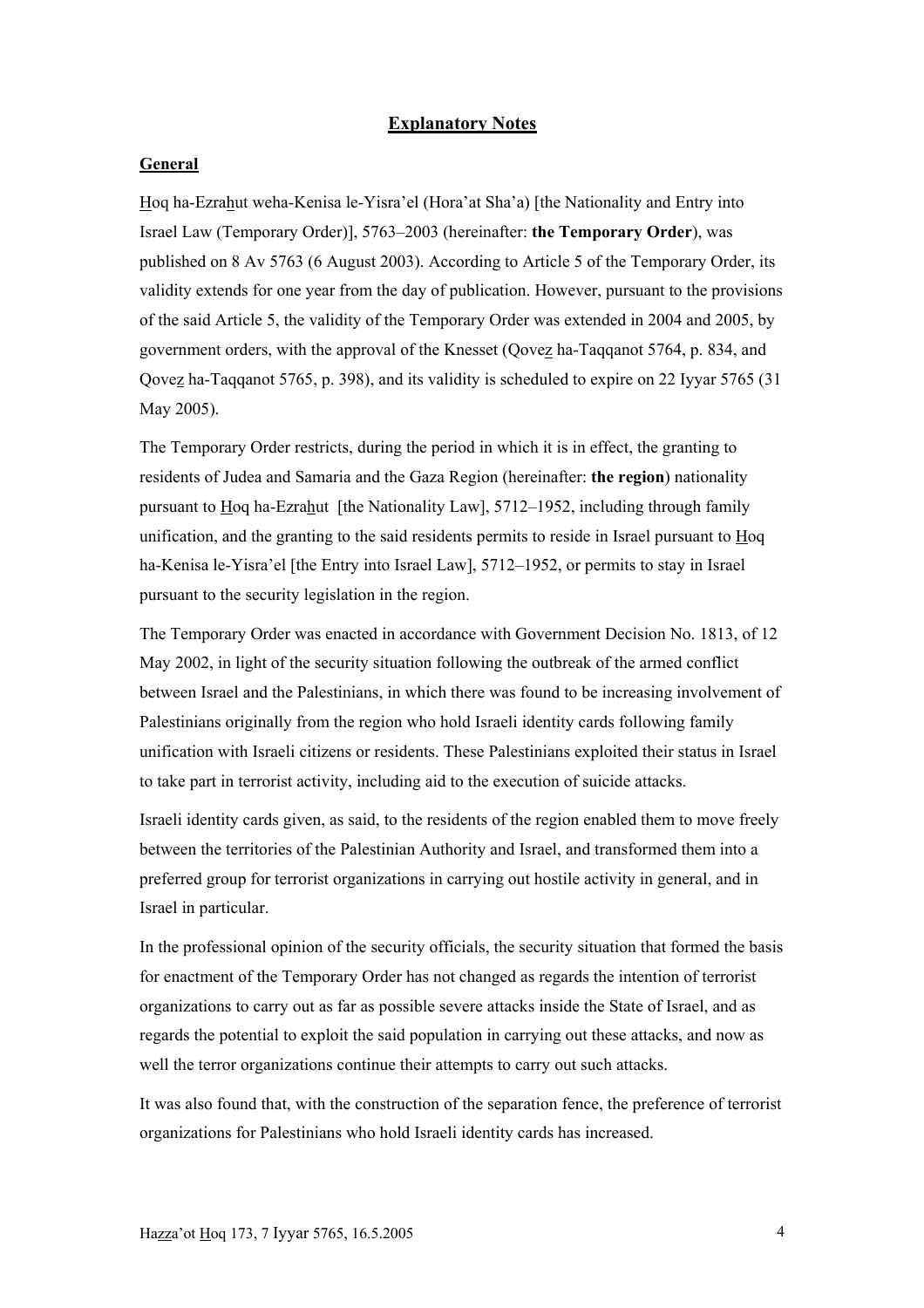Since the enactment of the Temporary Order, Israel has not processed new requests for family unification in Israel of residents of the region, and the professional assessment of the security officials is that the Temporary Order is an effective tool to reduce the free movement of residents of the region between the territories of the [Palestinian] Authority and Israel, and prevents a potential grave security threat by this population.

It is proposed, therefore, to extend the validity of the Temporary Order for a further period of time.

However, in accordance with Government Decision No. 2265, of 18 July 2004, and in light of the comments of the High Court of Justice in the petitions that were filed regarding the Temporary Order (HCJ 7052/03, *Adalah – The Legal Center for Arab Minority Rights in Israel et al. v. Minister of the Interior et al., HCJ 7102/03, MK Zahava Gal-On v. Minister of the Interior*, and HCJ 8099/03*, The Association for Civil Rights v. Minister of the Interior),* it is proposed that, together with the extension of validity, the Temporary Order will be amended to expand the exceptions to the restrictions set forth therein. This expansion relates to the population groups that, according to the assessment of the security officials, have lesser potential to threaten security, the objective being to achieve the purpose of the Temporary Order, on the one hand, and to ensure that this purpose is attained in a more proportionate manner, on the other hand.

#### **Article 1**

Article 1 of the Temporary Order defines "resident of the region" as follows: "includes those who live in the region but are not registered in the region's Population Registry, and excludes those who are residents of Israeli communities in the Region."

The legislative purpose of the Temporary Order was, as stated, to prevent the granting of a status in Israel to residents of the region who are registered in the population registry of the region, and, in addition, to actual residents of the region who are not recorded as residents in the said registry.

It is proposed, for the avoidance of doubt, to amend the definition of "resident of the region" and to make it clear that this definition also includes the obvious, that is – persons who are registered in the population registry of the region.

#### **Article 2**

Article 3 of the Temporary Order sets forth exceptions to the restrictions stated in the order.

It is proposed, as mentioned above, to expand the exceptions in the said article as regards the population groups that, according to the assessment of the security officials, have a lesser potential to threaten security.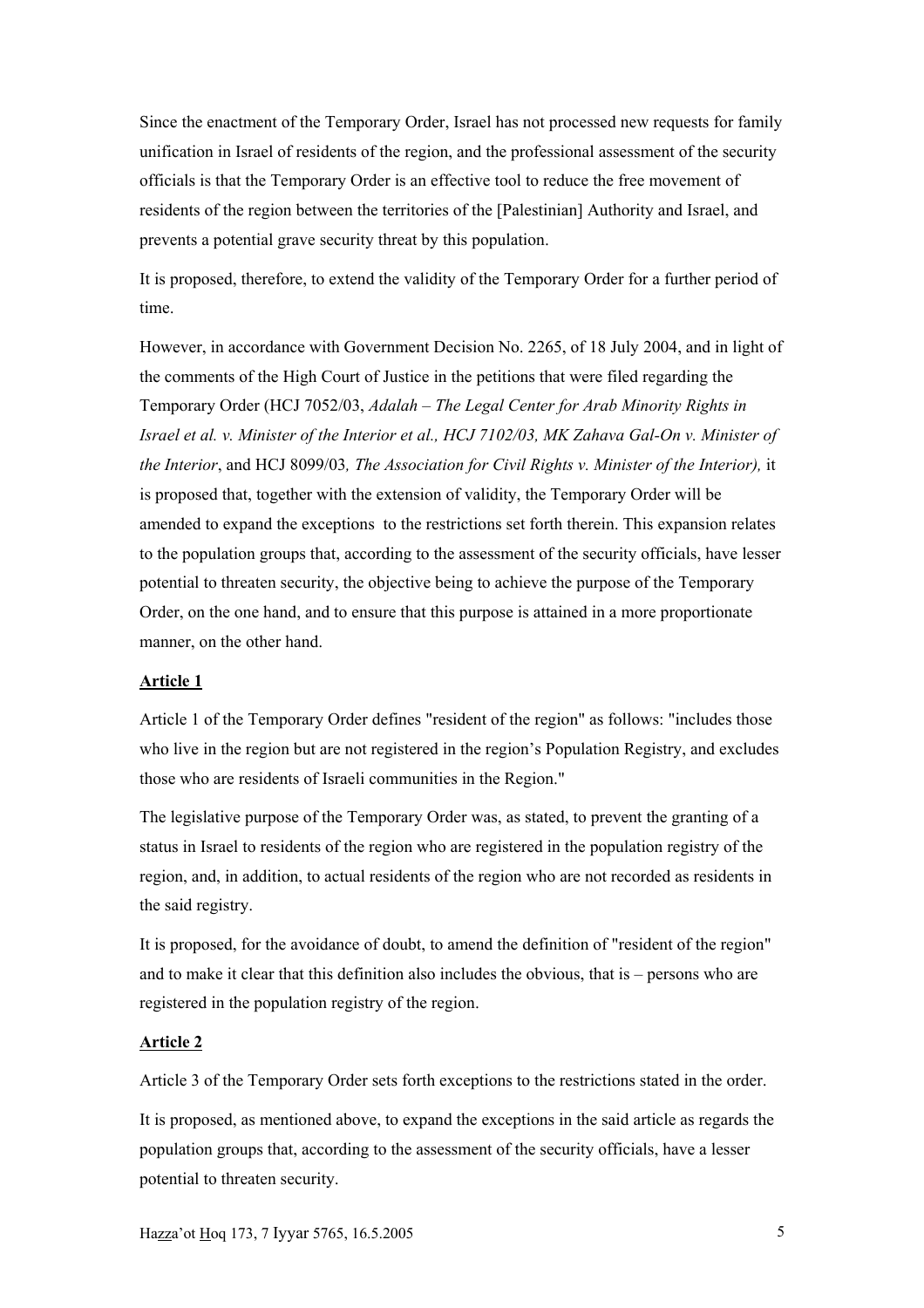Paragraph (2) of Article 2 of the bill proposes to expand the powers of the regional commander to give a permit to stay in Israel to a resident of the region, also for a period of more than six months, for the purposes set forth in the proposed clause.

In this context, it is proposed that requests of male residents of the region who are over 35 years of age and of female residents of the region over 25 years of age who wish to live together with their Israeli spouses staying legally in Israel will be processed. Simultaneously, it is proposed to empower the regional commander to give permits to stay in Israel also to minor children, who are over 12 years of age, of the said couples. This power is in addition to the powers given to the regional commander and the Interior Minister, set forth in paragraph (4) of Article 2 of the bill, to give a resident of the region under age 12 a permit to stay in Israel or a permit to reside in Israel, as applicable, to prevent the child's separation from his parent who is staying legally in Israel.

It is also proposed to enable the regional commander to give a resident of the region a permit to enter Israel, for more than six months, to obtain medical treatment or to work in Israel.

The statistics for 2001 (prior to Government Decision No. 1813, of 12 May 2002) indicate that the addition of the proposed exceptions to the restrictions in the Temporary Order can bring about the re-processing of some 28.5 percent of the requests for family unification of residents of the region, including some of the requests that were submitted after the said government decision was made that have not yet been handled.

It is also proposed, in paragraph (3) of Article 2 of the bill, to enable the regional commander as well to give permits to stay in Israel to a resident of the region who identifies with the State of Israel and its goals, a power currently given only to the Interior Minister.

#### **Article 3**

In light of the expansion of the exceptions as proposed in Article 2 of the bill, and to prevent the security threat resulting therefrom, it is proposed that the Temporary Order set forth the principle that is recognized in case law, whereby a security threat resulting from first-degree relatives of an applicant for family unification in Israel or of an applicant for another permit to stay can prevent the granting of the permit to stay in Israel to that resident. This in light of the professional assessment of security officials that the connection of a resident of the region with such a relative who represents a security threat is liable to be misused, as occurred more than once in the past.

#### **Article 4**